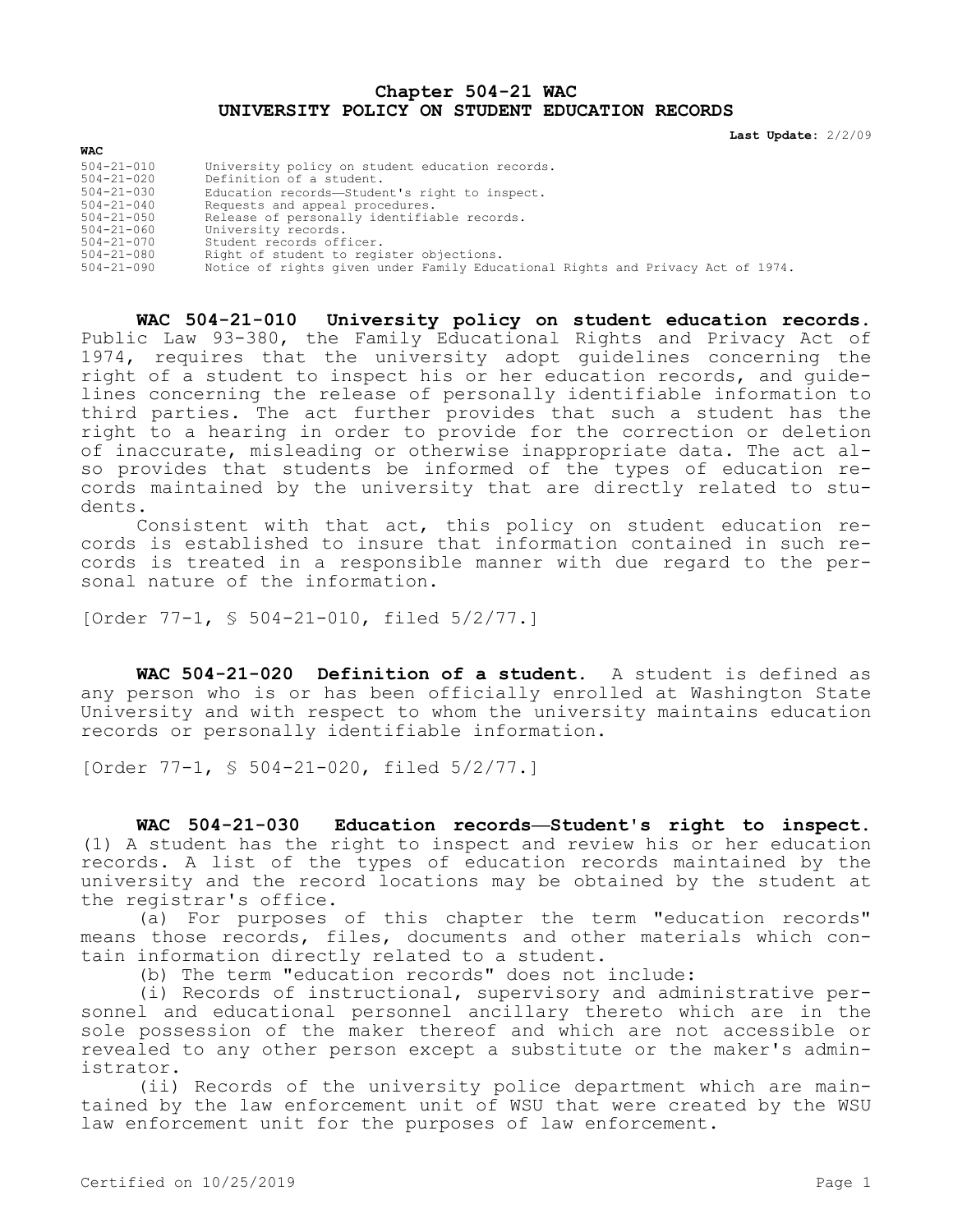(iii) Records made and maintained in the normal course of business which relate exclusively to the person's capacity as an employee and are not available for any other purposes. Records relating to an individual in attendance at the agency or institution who is employed as a result of his or her status as a student are education records and not excepted under this paragraph.

(iv) Records on a student which are created or maintained by a physician, psychiatrist, psychologist or other recognized professional or paraprofessional, acting in a professional or paraprofessional capacity, or assisting in that capacity and which are created, maintained or used only in connection with the provision of treatment to the student, and are not available to anyone other than persons providing such treatment. Such records can be personally reviewed by a physician or other appropriate professional of the student's choice. In addition, health care information may be disclosed if authorized by state law.

(v) Records that contain information about an individual after he or she is no longer a student at that agency or institution.

(2) Recommendations, evaluations or comments concerning a student that are provided in confidence, either expressed or implied, as between the author and the recipient, shall be made available to the student, except as provided in this subsection.

(a) The student may specifically release his or her right to review where the information consists only of confidential letters and recommendations respecting:

(i) Admission to any educational institution, or

(ii) Employment application information and documents filed and maintained at the student's request at the career services office.

(iii) Receipt of an honor or honorary recognition.

(iv) Faculty evaluations and other education records placed in departmental files where the department serves in a placement or referral capacity.

(b) A student's waiver of his or her right of access to confidential statements is valid only if:

(i) The student, upon request, shall be notified of the names of all persons making confidential statements concerning him; and

(ii) Confidential statements shall be used solely for the purpose for which they were originally intended; and

(iii) Such waivers are not required as a condition for admission to, receipt of financial aid from, or receipt of any other services or benefits from the university.

(iv) The waiver is made in writing and signed by the student, regardless of age.

(c) Recommendations, evaluations or comments concerning a student that have been provided in confidence, either expressed or implied, as between the author and the recipient, prior to January 1, 1975, shall not be subject to release to the student. Such records shall remain confidential and shall be released only with the consent of the author of the specific document. Such records shall be used by the institution only for the purpose for which they were originally intended.

(3) Where requested records or data include information on more than one student, the student shall be entitled to receive or be informed of only that part of the record or data that pertains to the requesting student.

(4) Students have the right to obtain copies of their education records. Charges for the copies shall not exceed the cost normally charged by a Washington State University copy center (except in cases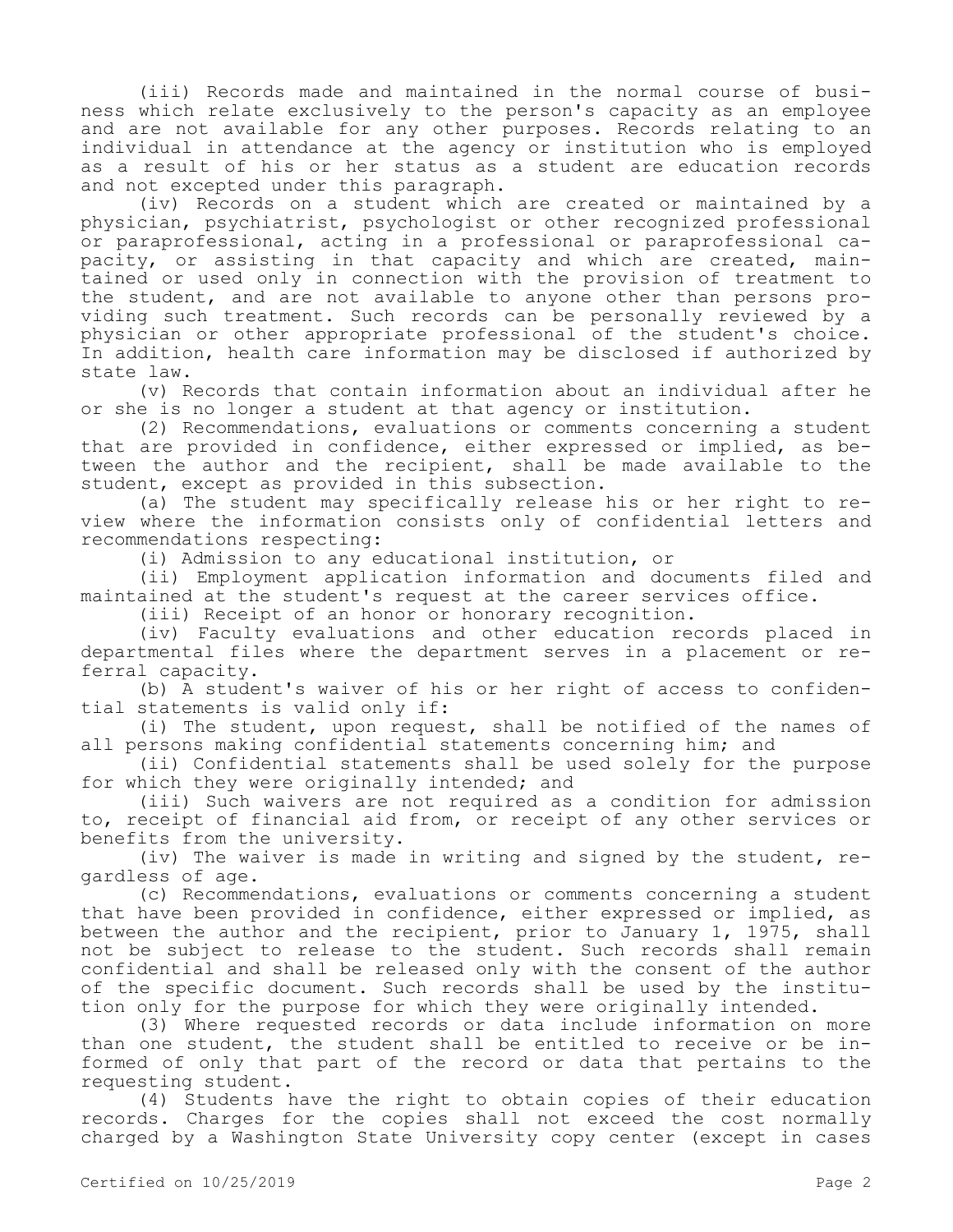where charges have previously been approved for certain specified services, such as transcripts and grade sheets).

(5) The registrar is the official custodian of academic records and therefore is the only official who may issue a transcript of the student's official academic record.

(6) Student education records may be destroyed in accordance with a department's routine retention schedule where the departmental procedure has been approved by the university records officer. In no case will any record which is requested by a student for review in accordance with these regulations be removed or destroyed prior to final disposition of the record request.

[Statutory Authority: RCW 28B.30.150. WSR 09-04-060, § 504-21-030, filed 2/2/09, effective 3/5/09. Statutory Authority: RCW 28B.30.150 and 20 U.S.C. 1232g. WSR 95-07-043, § 504-21-030, filed 3/8/95, effective 4/8/95; Order 77-1, § 504-21-030, filed 5/2/77.]

**WAC 504-21-040 Requests and appeal procedures.** (1) A request by a student for review of information or a request for amendment shall be made in writing to the university employee or office having custody of the particular record. A request for amendment may be appropriate if the student believes the records contain information that is inaccurate, misleading, or in violation of his/her rights to privacy. Neither the student records officer nor the registration and records committee shall review any matter regarding the appropriateness of official academic grades. (University academic regulations 104, "academic complaint procedures," and 105, "administrative changes to final grades," should be followed in all cases involving grading disputes.)

(2) The person or office receiving a proper request for review or amendment of information must respond to the request within a reasonable period of time, but in cases where a student requests review, no more than forty-five days after the request has been made.

(3)(a) A student who believes his or her request has not been properly answered by a particular person or office should consult the appropriate dean or director having supervisory responsibility for the office.

(b) If a student remains dissatisfied after consulting with the appropriate dean or director, the student may then appeal to the student records officer, who will review the appeal and may refer it to the university registration and records committee. All cases involving requests for amendment will be referred to the registration and records committee for hearing. In either case, the decision shall be rendered within a reasonable period of time. The decision shall be final, *except as provided in WAC 504-21-080.*

(c) Appeals must be filed with the student records officer within ninety days from the date of the initial request to the custodian of the record.

(d) Eligible students are hereby notified of their right to file a complaint with the Department of Education concerning any alleged failure of Washington State University to comply with the Family Educational Rights and Privacy Act of 1974, as amended.

[Statutory Authority: RCW 28B.30.150. WSR 09-04-060, § 504-21-040, filed 2/2/09, effective 3/5/09. Statutory Authority: RCW 28B.30.150 and 20 U.S.C. 1232g. WSR 95-07-043, § 504-21-040, filed 3/8/95, effective 4/8/95; Order 77-1, § 504-21-040, filed 5/2/77.]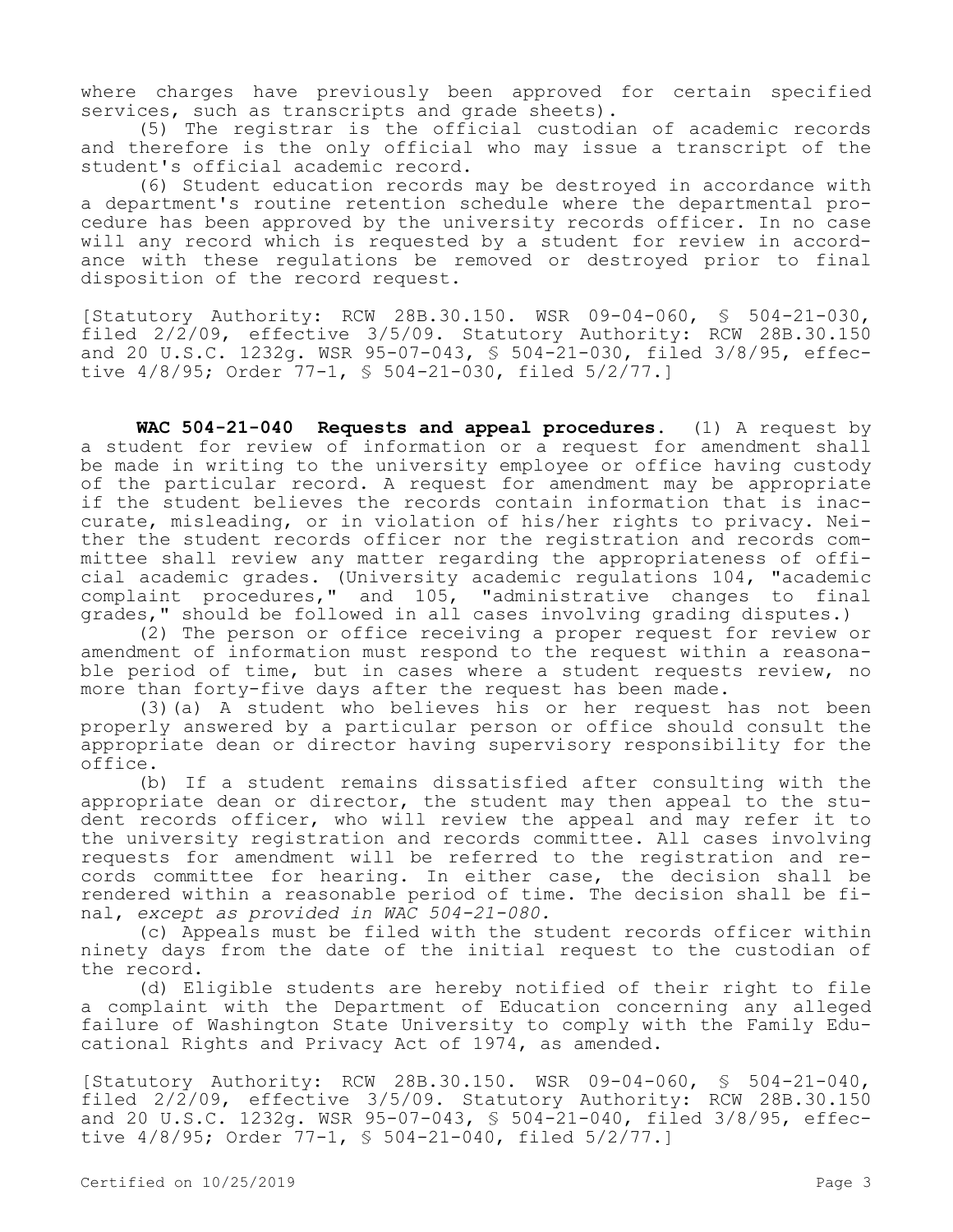**WAC 504-21-050 Release of personally identifiable records.** (1) The university shall not permit access to or the release of education records or personally identifiable information contained therein, other than "directory information," (as defined in subsection (5) of this section), without the written consent of the student to any party other than the following:

(a) School officials with a legitimate educational interest. A school official is a person employed by WSU in an administrative, supervisory, academic or research, or support staff position (including health staff and WSU police); a person or company with whom the university has contracted (such as an attorney, auditor, or collection agent); a person serving on the board of trustees; or a student serving on an official committee (such as a disciplinary or grievance committee, or assisting another school official in performing his or her tasks). A school official has a legitimate educational interest if the official needs to review an education record in order to fulfill his or her educational responsibilities.

(b) Federal and state officials requiring access to education records in connection with the audit and evaluation of a federally- or state-supported education program or in connection with the enforcement of federal or state legal requirements which relate to such programs. In such cases the information required shall be protected by the federal or state official in a manner which will not permit the personal identification of students and their parents to other than those officials, and such personally identifiable data shall be destroyed when no longer needed for such audit, evaluation or enforcement of legal requirements.

(c) Persons or organizations, other than parents or legal guardians, providing to the student financial aid, or determining financial aid decisions concerning eligibility, amount, condition, and enforcement of terms of said aid.

(d) Organizations conducting studies for or on behalf of the university for purposes of developing, validating or administering predictive tests, administering student aid programs, and improving instruction, if such studies are conducted in such a manner as will not permit the personal identification of students by persons other than representatives of such organizations, and such information will be destroyed when no longer needed for the purposes for which it was provided.

(e) Education records may be used for legitimate academic research; provided that

(i) The procedures utilized and the reported findings do not violate the student's confidence;

(ii) Students' names will not be included in the study or in any way linked with the data;

(iii) Case histories and case records are sufficiently disguised to prevent identification of the individuals involved; and

(iv) The student's written permission is obtained where individual identification occurs.

(f) Accrediting organizations in order to carry out their accrediting functions.

(g) Any person or entity designated by judicial order or lawfully issued subpoena, upon condition that a reasonable attempt has been made to notify the student of all such orders or subpoenas in advance of the compliance therewith unless the subpoena is issued for a law enforcement purpose or is issued by a federal grand jury and the court or other issuing agency has ordered that the existence of the subpoena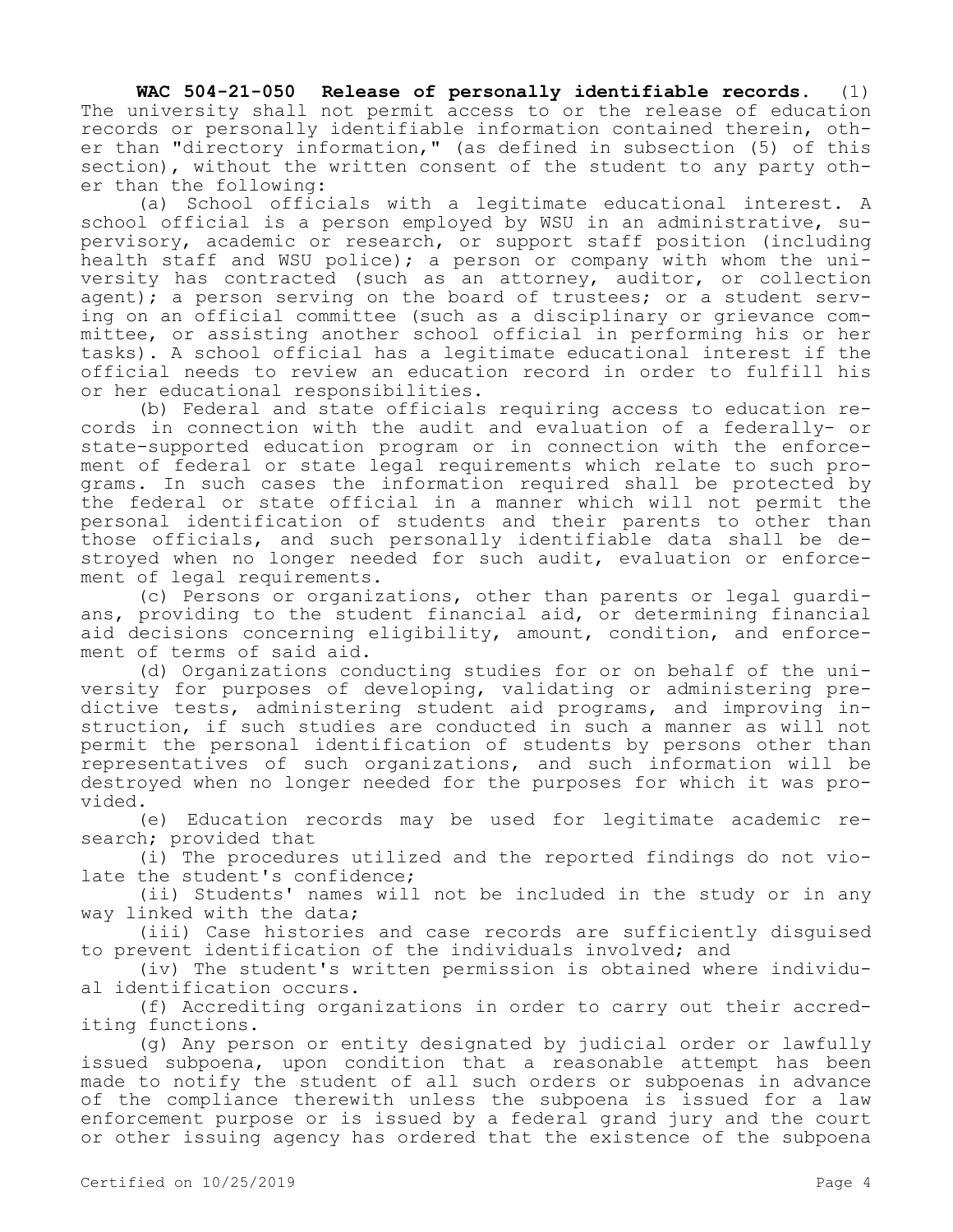not be disclosed. Any university employee or office receiving a subpoena or judicial order for education records should immediately notify the WSU division of the office of the attorney general.

(h) Parents or legal guardians of a student who have established that student's status as their dependent according to Internal Revenue Code.

(i) An alleged victim of any crime of violence or nonforcible sexual offense, as they are defined in Appendix A to 34 C.F.R. Part 99, shall be informed of the results of any disciplinary proceeding conducted by WSU against the alleged perpetrator of that crime with respect to that crime.

(j) To the office of the attorney general when disclosure is to comply with a judicial order or to provide legal advice.

(k) WSU may provide to parents or guardians of students under age twenty one information regarding violations of federal, state, or local laws or the university's conduct code where such violations concern the use or possession of alcohol or controlled substances and where WSU determines that those students have committed such violations.

(l) When either the student initiates legal action against WSU or when WSU initiates legal action against the student, WSU may disclose to the court any educational records of the student that are relevant to the legal action.

(m) Information may be disclosed in conformance with other exceptions to the prior written consent requirement of the Family Educational Rights and Privacy Act and implementing regulations found at 34 C.F.R. § 99. A copy of these regulations may be obtained from the Office of the Registrar.

(2) Where the consent of a student is obtained for the release of education records, it shall be in writing, signed and dated by the person giving such consent, and shall include:

(a) A specification of the records to be released,

(b) The reasons for such release, and

(c) The identity of the parties to whom such records will be released unless the nature of the activity is such that advance identification of recipients is not possible such as employment assistance provided by the university office of career services and placement, in which case an effort will be made to identify recipients of information as they become known.

(3) In cases where records are made available without student consent as permitted by subsection  $(1)$   $(b)$ ,  $(c)$ ,  $(d)$ ,  $(e)$ ,  $(f)$ , and  $(g)$ of this section (except in cases where the subpoena prohibits disclosure), subsection  $(1)(i)$  of this section and, when required by law, subsection (1)(m) of this section the university shall maintain a record which will indicate the parties which have requested or obtained access to a student's records maintained by the university and which will indicate the legitimate interest of the requesting party.

(4) Personally identifiable education records released to third parties, with or without student consent, shall be accompanied by a written statement indicating that the information cannot be subsequently released in a personally identifiable form to any other parties without obtaining consent of the student unless such disclosures are made pursuant to subsection  $(1)$  $(q)$ ,  $(h)$ ,  $(j)$ ,  $(k)$ , or  $(1)$  of this section or the information released is directory information as defined in subsection (5) of this section.

(5) The term "directory information" used in subsection (1) of this section is defined as student's name (including any former name),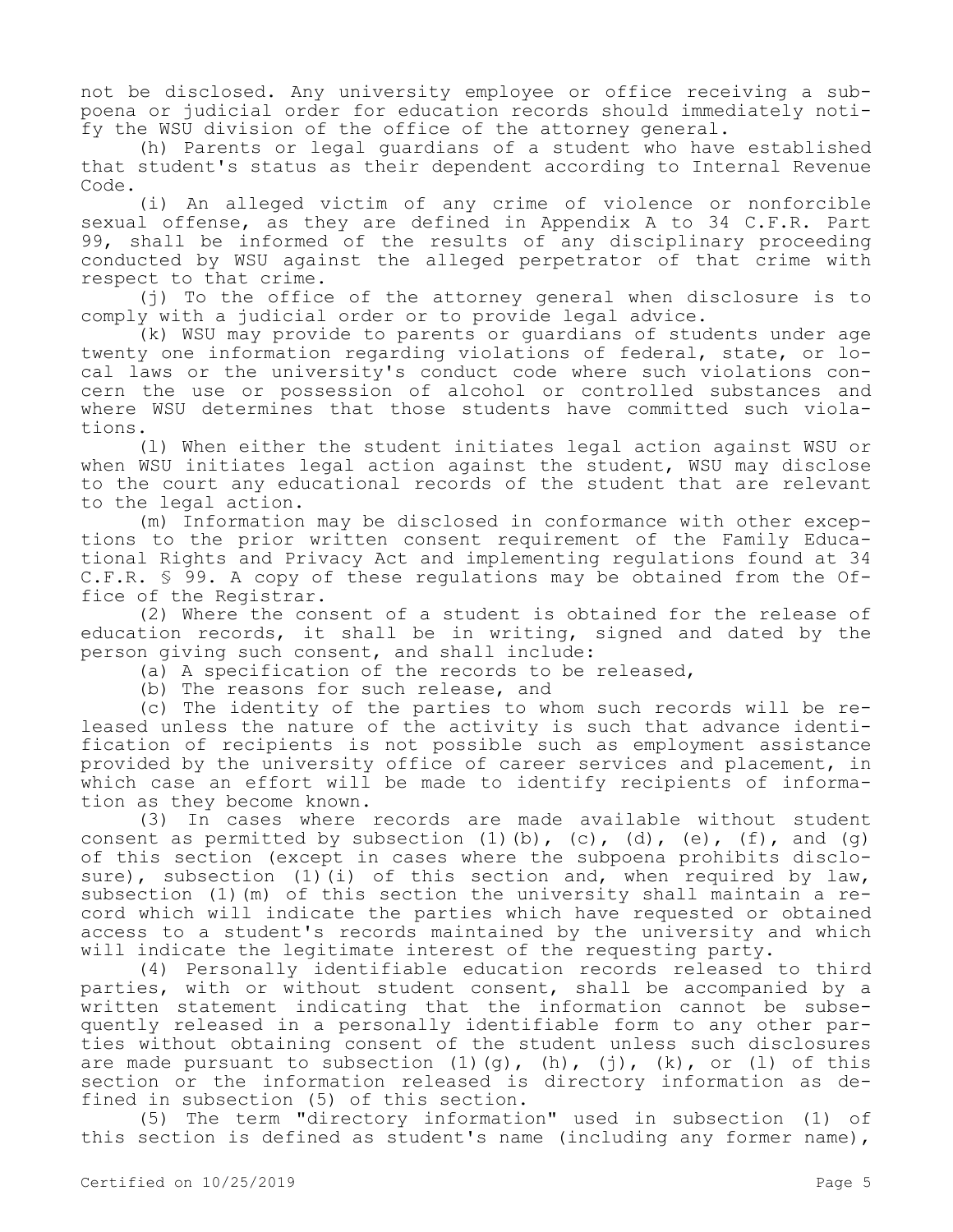local and permanent addresses and telephone numbers, electronic mail address(es), major and minor fields of study, participation in officially recognized activities in sports, weight and height of members of athletic teams, dates of attendance, enrollment status (e.g., undergraduate or graduate; full-time or part-time), grade level, degrees, status as graduate assistant and assignment, certificates, and awards received including the president's honor roll, and the most recent previous educational institution attended by the student. Students may request that the university not release directory information by filing a request online or with the office of payroll services.

(6) Information from education records may be released to appropriate persons in connection with an emergency if the knowledge of such information is necessary to protect the health or safety of a student or other person(s).

[Statutory Authority: RCW 28B.30.150. WSR 09-04-060, § 504-21-050, filed 2/2/09, effective 3/5/09; WSR 01-19-027, § 504-21-050, filed 9/13/01, effective 10/14/01. Statutory Authority: RCW 28B.30.150 and 20 U.S.C. 1232g. WSR 95-07-043, § 504-21-050, filed 3/8/95, effective 4/8/95; Order 77-1, § 504-21-050, filed 5/2/77.]

**WAC 504-21-060 University records.** All university employees or offices who have custody of education records will develop procedures in accord with WAC 504-21-010 through 504-21-060. Any supplementary regulations found necessary by departments will be filed with the registration and records committee, which will be responsible for periodic review of policy and procedures.

No records shall be kept that reflect a student's political or ideological beliefs or associations.

[Statutory Authority: RCW 28B.30.150. WSR 09-04-060, § 504-21-060, filed 2/2/09, effective 3/5/09. Statutory Authority: RCW 28B.30.095, 28B.30.125 and 28B.30.150. WSR 89-11-065 (Order 89-1, Resolution No. 3-31-89-16), § 504-21-060, filed 5/18/89, effective 7/1/89; Order 77-1, § 504-21-060, filed 5/2/77.]

**WAC 504-21-070 Student records officer.** The president's designee shall be responsible for reviewing unusual requests for information and for assisting in the interpretation of these rules. The designee shall also be responsible for hearing appeals as defined in WAC  $504 - 21 - 040$ .

[Statutory Authority: RCW 28B.30.150 and 20 U.S.C. 1232g. WSR 95-07-043, § 504-21-070, filed 3/8/95, effective 4/8/95; Order 77-1, § 504-21-070, filed 5/2/77.]

**WAC 504-21-080 Right of student to register objections.** Any student who unsuccessfully requests an amendment pursuant to WAC 504-21-040 may submit a written objection regarding his or her education records to the provost, who shall *review the appeal and take necessary action which may include reconsideration by the student records officer or inclusion* of the written objection or summary thereof in such education records; provided, however, no student has any right to